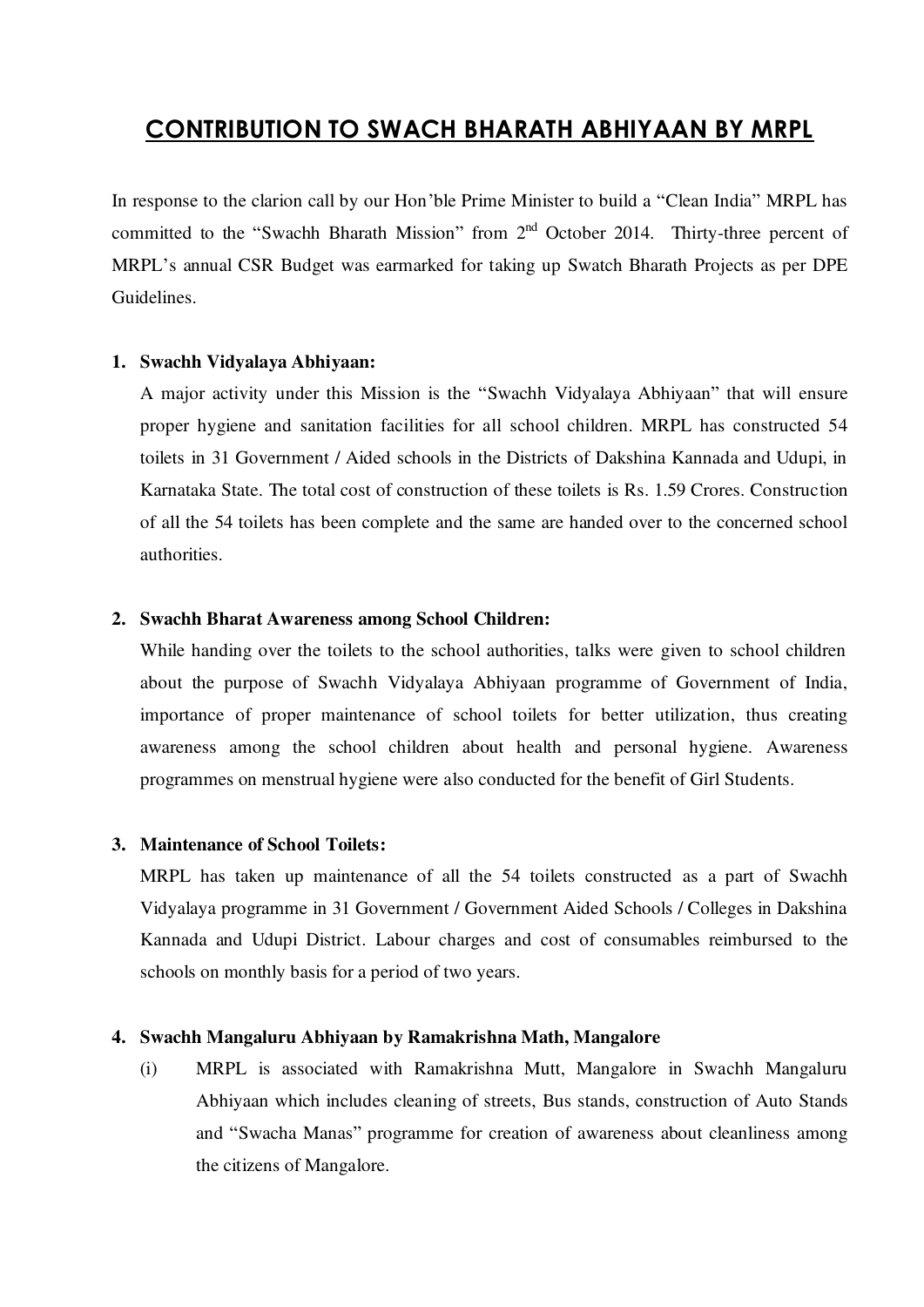(ii) MRPL has contributed for "Swach Mangaluru" program as follows:

| $2015 - 16$ | 14.00 lakhs  |
|-------------|--------------|
| 2016-17     | 50.00 lakhs  |
| 2017-18     | 257.24 lakhs |
| 2018-19     | 417.72 lakhs |

#### **5. "Amala Bharatha" programmes by Mata Amritanandamayi Mutt, Mangalore:**

MRPL participated in the Amala Bharatha Programme of Matha Amrithanandamayi Math, Mangalore. They are organizing swachhta drives and other swachatha related programmes with different groups of volunteers.

## **6. Smoke free village campaign:**

Five Grama Panchayaths in the neighborhood viz., (i) Bala Grama Panchayath consisting of Bala and Kalavar Villages, (ii) Jokatte Grama Panchayath, (iii) Permude Grama Panchayath consisting of Permude and Kuthethur Villages, (iv) Soorinje Grama Panchayath consisting of Soorinje and Delanthabettu villages and (v) Chellairu Grama Panchayath consisting of Chellairu and Madhya Villages were declared Smoke Free by MRPL, during the financial years 2015-16 and 2016-17. Deposit free LPG connections, along with two burner gas stove and related accessories were distributed to the BPL & SC/ST Families who were using biomass for cooking purpose, as identified by the Panchayath Development Officers of the respective Grama Panchayaths. During the function organized for distribution of these LPG connections, the Panchayath Presidents of respective Grama Panchayaths, declared the villages coming under Grama Panchayaths as "Smoke Free".

## **7. Construction of School Toilets:**

 In addition to the 54 toilets constructed as a part of Swachh Vidyalaya programme during the years 2014-15 and 2015-16, MRPL has constructed 124 toilets for boys and girls in various Government and Government Aided Schools in Dakshina Kannada and Udupi Districts of Karnataka State.